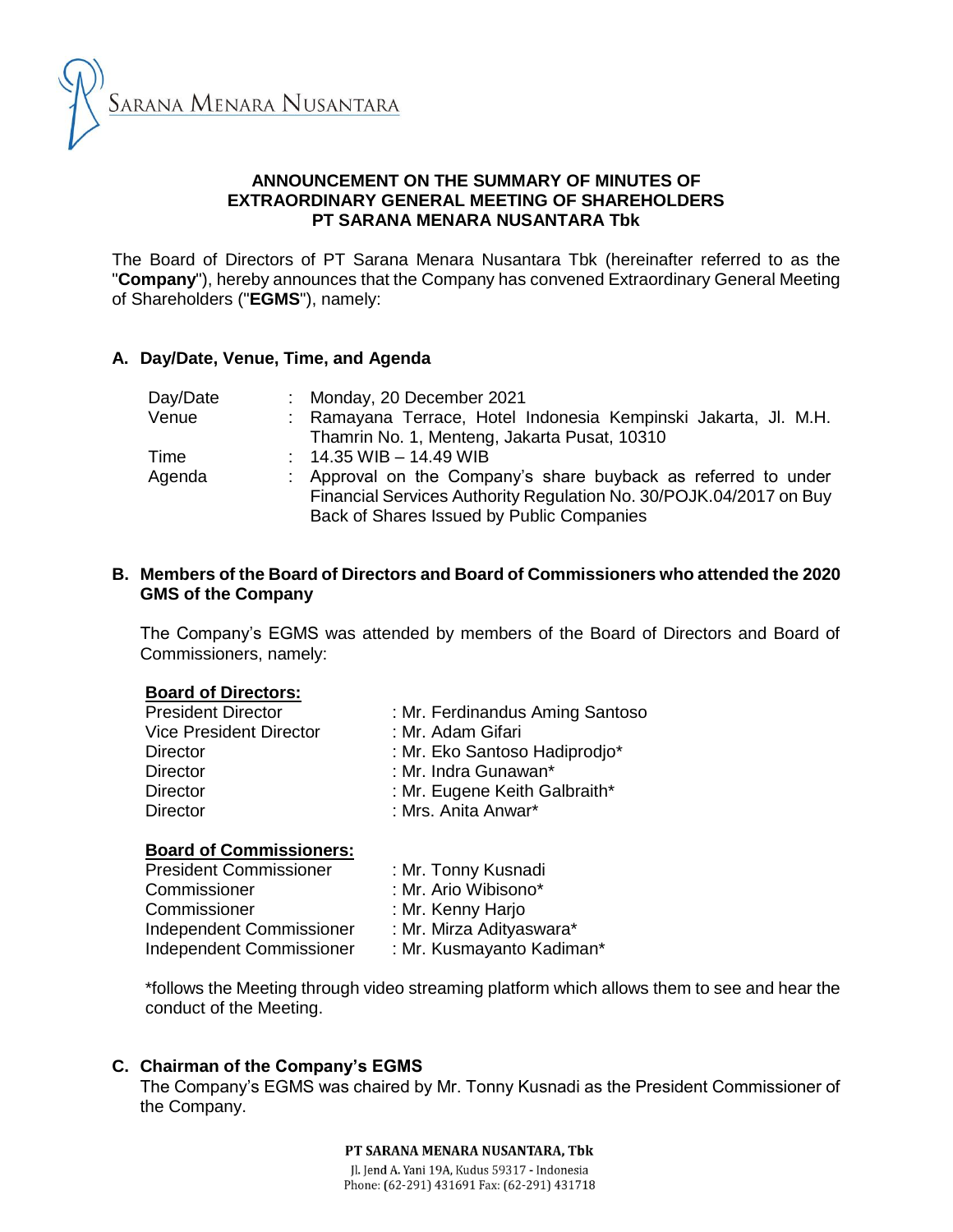

# **D. Attendance of the Shareholders**

The Company's EGMS was attended by shareholders and proxies of the shareholders representing 38,995,056,882 shares constituting 78.305% of 49,798,939,800 shares constituting all shares issued by the Company (after deducting the number of shares buyback by the Company).

# **E. Mechanism of Adopting Resolutions**

Adopting resolution of sole agenda of the Company's EGMS was conducted by deliberation and consensus, in the event no consensus was reached, resolutions were adopted by voting.

## **F. Opportunity to Raise Questions and/or Give Opinions**

On the Company's EGMS, shareholders or proxies was given the chance to raise questions and/or give opinions, however, there were no shareholders or proxies of the shareholders that raised questions and/or gave opinions.

## **G. Voting Outcomes/Decisions**

The results of the poll conducted at the Company's EGMS is as follows

| Agenda                                         | <b>Affirmative</b><br><b>Votes</b> | <b>Negative</b><br><b>Votes</b> | <b>Abstentions</b> | <b>Total</b><br><b>Affirmative</b><br><b>Votes</b> |
|------------------------------------------------|------------------------------------|---------------------------------|--------------------|----------------------------------------------------|
| Sole agenda of<br>the Company's<br><b>EGMS</b> | 38,991,402,682                     | 1,400                           | 3,652,800          | 38,995,055,482<br>or equal to<br>99.999%           |

# **H. Resolution of the Company's EGMS**

Sole Agenda:

- Approval on the Company's share buyback as referred to under Financial Services Authority Regulation No. 30/POJK.04/2017 on Buy Back of Shares Issued by Public Companies, and with regard to such shares buy back, EGMS approves the following items:
	- a. To approve the Company's shares buyback that has been issued and listed in the Indonesia Stock Exchange with a maximum amount of 5% (five percent) of the issued and paid up capital of the Company or a maximum total of 2,550,731,250 (two billion five hundred fifty million seven hundred thirty one thousand two hundred and fifty) shares of the Company